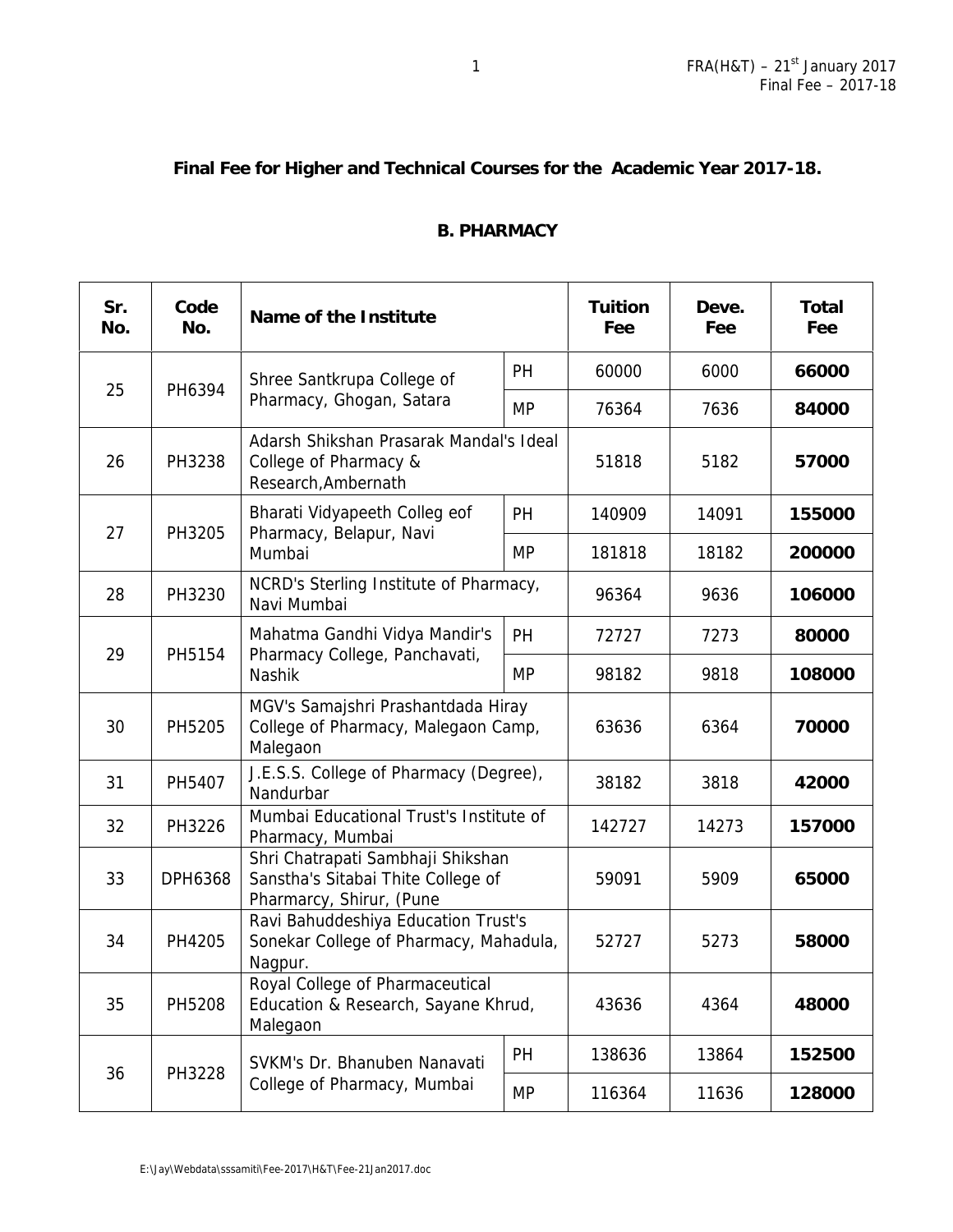| Sr.<br>No. | Code<br>No. | Name of the Institute                                                                                          |           | <b>Tuition</b><br>Fee | Deve.<br>Fee | <b>Total</b><br>Fee |
|------------|-------------|----------------------------------------------------------------------------------------------------------------|-----------|-----------------------|--------------|---------------------|
| 37         |             | Sandip Institute of<br>Pharmaceutical Sciences, Nashik                                                         | PH        | 90909                 | 9091         | 100000              |
|            | PH5391      |                                                                                                                | <b>MP</b> | 90909                 | 9091         | 100000              |
| 38         | PH4199      | Shri Sadashivrao Patil Shikshan<br>Sanstha's Smt. Kishoritai Bhoyar<br>College of Pharmacy, Kamptee,<br>Nagpur | PH        | 84091                 | 8409         | 92500               |
|            |             |                                                                                                                | <b>MP</b> | 135000                | 13500        | 148500              |
| 39         | PH2151      | Adarsha Shikshan Prasarak<br>Mandal's K.T. Patil College of<br>Pharmacy, Osmanabad                             | PH        | 80909                 | 8091         | 89000               |
|            |             |                                                                                                                | <b>MP</b> | 104545                | 10455        | 115000              |
| 40         | PH5198      | S.M.B.T. College Of Pharmacy,<br>Nandi Hills, Dhamangaon, Tal.<br>Igatpuri, Dist.Nashik - 422403               | PH        | 94545                 | 9455         | 104000              |
|            |             |                                                                                                                | <b>MP</b> | 91818                 | 9182         | 101000              |
| 41         | PH3237      | Vivekanand Education Society's<br>College of Pharmacy, Chembur,<br>Mumbai                                      | PH        | 122727                | 12273        | 135000              |
|            |             |                                                                                                                | <b>MP</b> | 155455                | 15545        | 171000              |
| 42         | PH5189      | P.S.G.V.P.M.'s College of<br>Pharmacy, Shahada                                                                 | PH        | 90000                 | 9000         | 99000               |
|            |             |                                                                                                                | <b>MP</b> | 72727                 | 7273         | 80000               |
| 43         | PH4207      | Ambe Durga Education Society's<br>Dadasaheb Balpande College of<br>Pharmacy, Nagpur.                           | PH        | 81818                 | 8182         | 90000               |
|            |             |                                                                                                                | <b>MP</b> | 119091                | 11909        | 131000              |
|            | PH2149      | Sharda Bhavan Education<br>Society's Nanded Pharmacy<br>College                                                | PH        | 64545                 | 6455         | 71000               |
| 44         |             |                                                                                                                | <b>MP</b> | 91818                 | 9182         | 101000              |
|            | PH5192      | SNJB's Shriman Sureshdada Jain<br>College of Pharmacy,<br>Neminagar, Chandwad, Nashik-<br>423101               | PH        | 88182                 | 8818         | 97000               |
| 45         |             |                                                                                                                | <b>MP</b> | 118182                | 11818        | 130000              |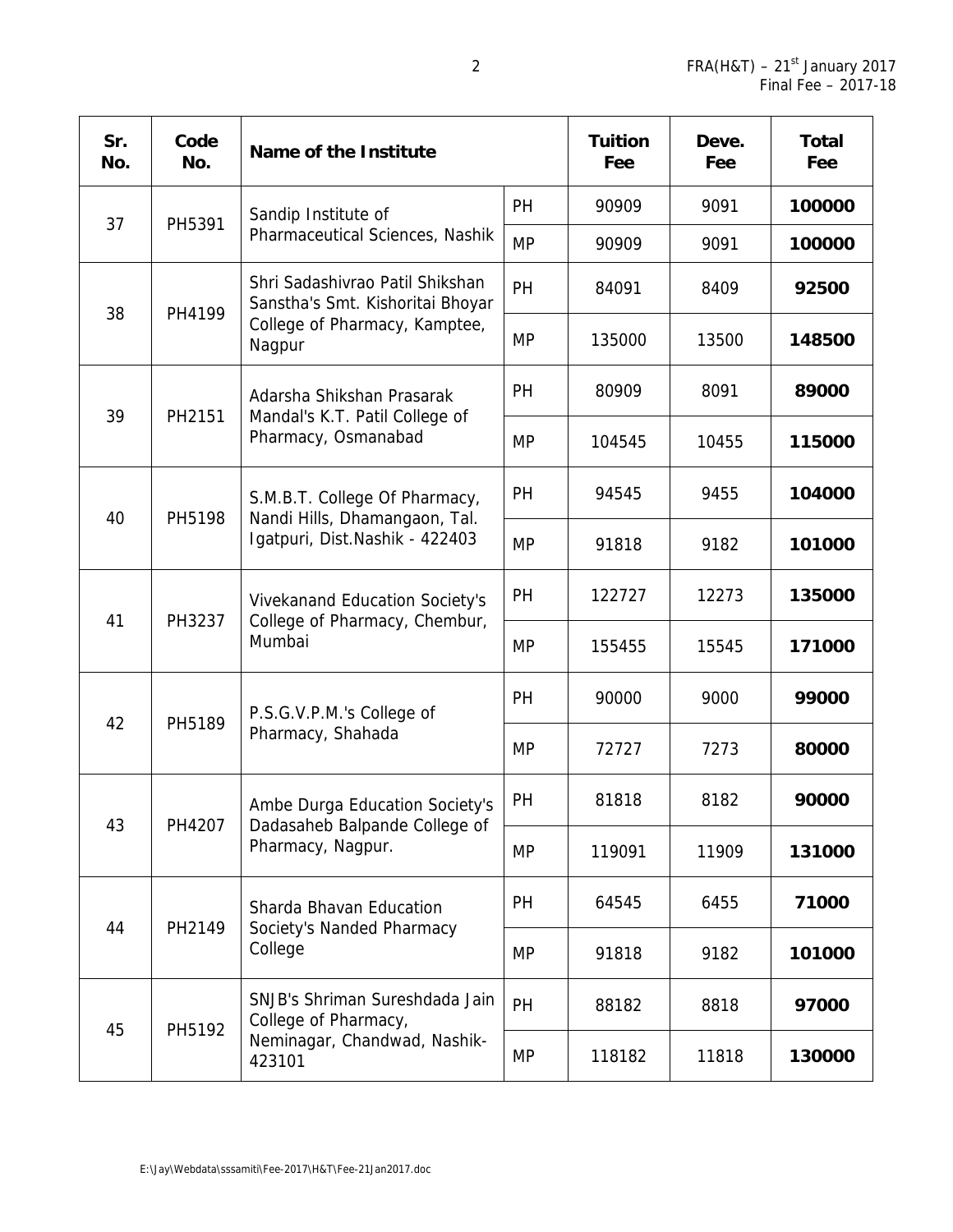| Sr.<br>No. | Code<br>No. | Name of the Institute                                                                                        |           | <b>Tuition</b><br>Fee | Deve.<br>Fee | <b>Total</b><br>Fee |
|------------|-------------|--------------------------------------------------------------------------------------------------------------|-----------|-----------------------|--------------|---------------------|
| 46         | PH5207      | MET's Institute of Pharmacy                                                                                  | PH        | 82727                 | 8273         | 91000               |
|            |             |                                                                                                              | <b>MP</b> | 139091                | 13909        | 153000              |
| 47         | PH4202      | Guru Nanak College of                                                                                        | PH        | 98182                 | 9818         | 108000              |
|            |             | Pharmacy, Nagpur                                                                                             | <b>MP</b> | 118182                | 11818        | 130000              |
|            |             | Vishal Junnar Seva Mandal's<br>Vishal Institute of                                                           | PH        | 79091                 | 7909         | 87000               |
| 48         | PH6361      | Pharmaceutical Education and<br>Research Ale, (Alephata), Pune.                                              | <b>MP</b> | 53636                 | 5364         | 59000               |
| 49         | PH4208      | Shri Sachhidanand Shikshan Sanstha<br>College of Pharmacy, Nagpur                                            |           | 68182                 | 6818         | 75000               |
| 50         | PH5282      | Jamia Isalamia Isha-Atul Ullom's<br>Ali-Allana College of Pharmacy,<br>Akkalkuwa                             | PH        | 68636                 | 6864         | 75500               |
|            |             |                                                                                                              | <b>MP</b> | 94545                 | 9455         | 104000              |
| 51         | PH6360      | Shree Chanakya Education<br>Soceity's, Indira College of<br>Pharmacy, Tathawade, Pune.                       | PH        | 90000                 | 9000         | 99000               |
|            |             |                                                                                                              | <b>MP</b> | 89545                 | 8955         | 98500               |
| 52         | PH5201      | P.R.E.S.'s College of Pharmacy,<br>Chincholi                                                                 | PH        | 66364                 | 6636         | 73000               |
|            |             |                                                                                                              | <b>MP</b> | 83636                 | 8364         | 92000               |
| 53         |             | Jagdamba Education<br>Soceity, S.N.D. College of<br>Pharmacy Babhulgaon, Nashik                              | PH        | 75909                 | 7591         | 83500               |
|            | PH5197      |                                                                                                              | <b>MP</b> | 97727                 | 9773         | 107500              |
| 54         | PH5410      | Gokhale Education Society's Sir Dr. M.S.<br>Gosavi College of Pharmaceutical<br>Education & Research, Nashik |           | 66364                 | 6636         | 73000               |
| 55         | PH3464      | VIVA Institute of Pharmacy, Virar                                                                            |           | 76364                 | 7636         | 84000               |
|            | PH6255      | Maharashtra Academy of Engg.<br>& Educational Reserch's<br>Maharashtra Instt. of Pharmacy,<br>Pune           | PH        | 122727                | 12273        | 135000              |
| 56         |             |                                                                                                              | <b>MP</b> | 152727                | 15273        | 168000              |
| 57         | PH6392      | Late Narayandas Bhawandas Chhabada<br>Institute of Pharmacy, Satara                                          |           | 60909                 | 6091         | 67000               |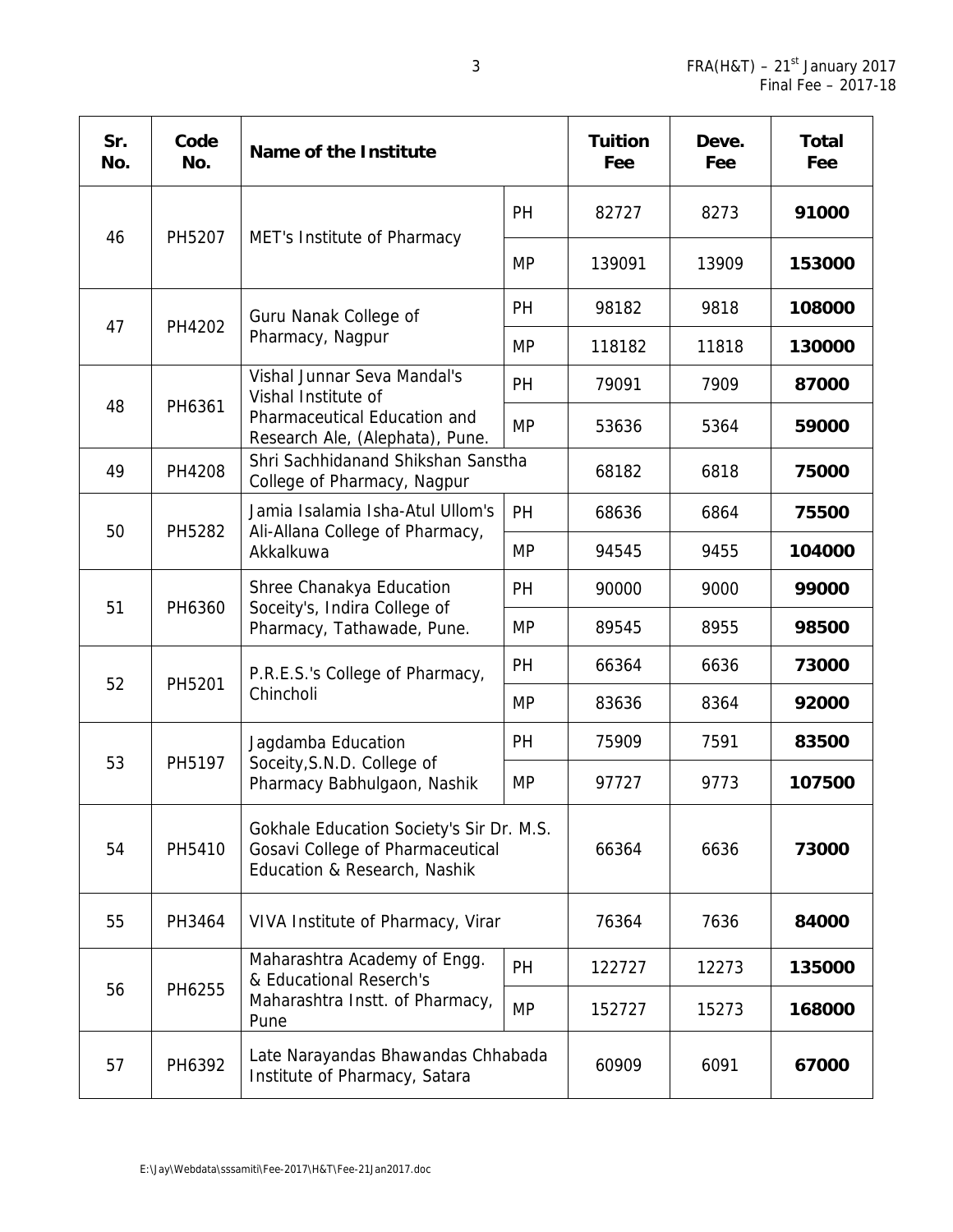| Sr.<br>No. | Code<br>No. | Name of the Institute                                                                                                      |           | <b>Tuition</b><br>Fee | Deve.<br>Fee | <b>Total</b><br>Fee |
|------------|-------------|----------------------------------------------------------------------------------------------------------------------------|-----------|-----------------------|--------------|---------------------|
| 58         | PH6397      | Shri. Vitthal Edu. & Research's                                                                                            | <b>PH</b> | 75909                 | 7591         | 83500               |
|            |             | College of Pharmacy, Gopalpur,<br>Pandharpur                                                                               | <b>MP</b> | 72727                 | 7273         | 80000               |
| 59         | PH6399      | Shikshan Prasarak Mandal's College of<br>Pharmacy, Aklunj                                                                  |           | 52727                 | 5273         | 58000               |
| 60         | PH3236      | Konkan Gyanpeeth Rahul Dharkar<br>College of Pharmacy & Research<br>Institute Karjat, Dahivali, Karjat, Raigad.            |           | 79091                 | 7909         | 87000               |
| 61         | PH6384      | Genba Sopanrao Moze Trust's Genba<br>Sopanrao Moze College of Pharmacy,<br>Wagholi                                         |           | 63636                 | 6364         | 70000               |
|            |             | <b>Pune District Education</b><br><b>Associtaion's Seth Govind</b><br>Raghunath Sable College of<br>Pharmacy, Saswad, Pune | PH        | 78182                 | 7818         | 86000               |
| 62         | PH6372      |                                                                                                                            | <b>MP</b> | 97727                 | 9773         | 107500              |
| 63         | PH6380      | Marathwada Mitra Mandal's<br>College of Pharmacy, Thergaon<br>(Kalewadi), Pune                                             | PH        | 70909                 | 7091         | 78000               |
|            |             |                                                                                                                            | <b>MP</b> | 58182                 | 5818         | 64000               |
| 64         | PH6390      | Meruling Shikshan Sansthas College of<br>Pharmacy, Jawalwadi                                                               |           | 54545                 | 5455         | 60000               |
| 65         | PH3480      | Yashwantrao Bhosale College of<br>Pharmacy, Sawantwadi                                                                     |           | 90909                 | 9091         | 100000              |
| 66         | PH6879      | Loknete Shri. Dada patil Pharate College<br>of Pharmacy, Manadavgan Pharata                                                |           | 59091                 | 5909         | 65000               |
| 67         | PH3232      | Yadavrao Tasgaonkar Institute of<br>Pharmacy, Chandhai, Bhivpuri Road<br>Station, Tal-Karjat.Dist: Raigad<br>Pin: 410201   |           | 66364                 | 6636         | 73000               |
| 68         | PH1270      | MUP'S College of Pharmacy (B.<br>Pharmacy)                                                                                 |           | 62727                 | 6273         | 69000               |
|            | PH6393      | <b>Samarth Educational Trust's</b>                                                                                         | <b>PH</b> | 70909                 | 7091         | 78000               |
| 69         |             | Arvind Gavali college of<br>Pharmacy, Satara                                                                               | <b>MP</b> | 83636                 | 8364         | 92000               |
| 70         | PH6823      | Shri. Jain Vidya Prasarak Mandal's<br>Rasiklal m. Dhariwal Institute of<br>Pharmaceutical Eduation & Research,<br>Pune     |           | 74091                 | 7409         | 81500               |